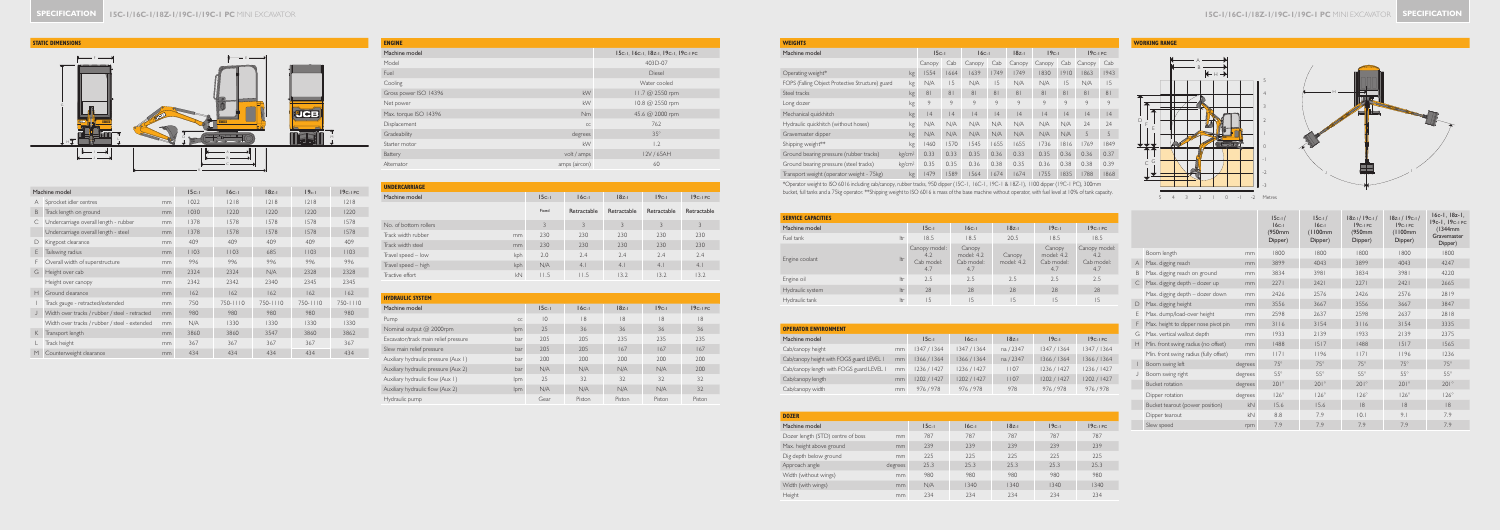Notes: I. Lifting capacities are based on ISO 10567, that is: 75% of minimum tipping load or 87% of hydraulic lift capacity, whichever is the less. Lifting capacities marked\* are based on hydraulic capacity.<br>2. Lift capaci

Lift capacity full circle.

## **SPECIFICATION** | **ISC-1/16C-1/18Z-1/19C-1/19C-1 PC** MINI EXCAVATOR

| <b>EQUIPMENT</b>                                         |           |             |           |             |                      |                                 |
|----------------------------------------------------------|-----------|-------------|-----------|-------------|----------------------|---------------------------------|
| Machine model                                            | $15c-1$   | $16c-1$     | $18z-1$   | $19c-1$     | 19 <sub>C-1</sub> PC | Machine mode                    |
| <b>SERVICE AND MAINTENANCE</b>                           |           |             |           |             |                      | <b>PROTECTION A</b>             |
| Beacon ready kit                                         | $\bullet$ | $\bullet$   | $\bullet$ | $\bullet$   | $\bullet$            | ROPS, TOPS &                    |
| Single element air cleaner                               | $\bullet$ | $\bullet$   | $\bullet$ | $\bullet$   | $\bullet$            | <b>ROPS &amp; TOPS</b>          |
| 500 hours dig end greasing intervals                     | $\bullet$ | $\bullet$   | $\bullet$ | $\bullet$   | $\bullet$            | Internal lockabl                |
| Grease gun & cartridge                                   | $\ddot{}$ | $\ddot{}$   | $\ddot{}$ | $\ddot{}$   | $\ddot{}$            | Protected boor                  |
| <b>Toolkit</b>                                           | $\ddot{}$ | $\ddot{}$   | $\ddot{}$ | $\ddot{}$   | $\ddot{}$            | 2GO hydraulic                   |
| Automatic glow plug                                      |           |             |           |             | $\ddot{}$            | Cesar Data Tag                  |
|                                                          |           |             |           |             |                      | Battery isolator                |
| <b>TRACKS AND UNDERCARRIAGE</b>                          |           |             |           |             |                      | Rotating beacor                 |
| 230mm short pitch rubber tracks                          |           | $\bullet$   | $\bullet$ |             |                      | Seat belt engag                 |
| Two speed tracking                                       |           | $\bullet$   | $\bullet$ |             |                      | LiveLink                        |
| Retractable undercarriage                                |           | $\bullet$   | $\bullet$ |             |                      | Pin pad immob<br>Key immobilise |
| Extendable dozer blade                                   |           | $\bullet$   | $\bullet$ | $\bullet$   |                      | Polycarbonate f                 |
| Heavy duty recoiled tracked tensioners                   |           | $\bullet$   | $\bullet$ | $\bullet$   |                      | Boom LED wo                     |
| 230mm long pitch rubber tracks                           |           | $\pm$       | $\pm$     | $\pm$       | $\ddot{}$            | FOGS guard let                  |
| 230mm steel tracks                                       |           | $\ddot{}$   | +         | $\ddot{}$   | $\ddot{}$            | White noise tra                 |
| Long dozer blade                                         |           | $\ddot{}$   | $\pm$     | $\ddot{}$   | $\ddot{}$            |                                 |
| Auto kick down track motors                              |           | $\ddot{}$   | $\ddot{}$ | $\ddot{}$   | $\bullet$            | <b>EXTERNAL EQU</b>             |
|                                                          |           |             |           |             |                      | Standard dippe                  |
| <b>OPERATOR STATION</b>                                  |           |             |           |             |                      | Dipper options                  |
| LED worklights                                           |           | $\mathbf +$ | $\pm$     | $\mathbf +$ | +                    | Tie down point                  |
| Full audio visual warning systems                        |           |             |           |             |                      | LED beacon                      |
| Full control isolation                                   |           |             | $\bullet$ |             |                      | Halogen work                    |
| 12 volt power socket                                     |           |             |           |             |                      | Heavy duty king                 |
| ISO servo controls                                       |           |             | $\bullet$ |             |                      | Exterior mirror                 |
| Static seat                                              |           | $\bullet$   | $\bullet$ | $\bullet$   |                      | Full bucket rang                |
| Electro-proportional thumb controlled dual flow auxilary |           |             |           |             | +                    | Mechanical quio                 |
| Dual pattened controls (ISO/SAE changeover)              | $\ddot{}$ | $\,{}^+$    | $\ddot{}$ | +           | $\pmb{+}$            | Hydraulic quick                 |
| Fabric suspension seat                                   | $\ddot{}$ | $\pm$       |           | $\ddot{}$   | $\ddot{}$            | Thumb ready o                   |
| Vinyl suspension seats                                   | $\ddot{}$ | $\pmb{+}$   | $\ddot{}$ | $\pm$       | $\ddot{}$            |                                 |
| LED interior lights                                      |           | $\ddot{}$   |           | $\ddot{}$   | $\ddot{}$            | <b>STANDARD</b>                 |
| Sunblind                                                 | $\ddot{}$ | $\ddot{}$   | $\ddot{}$ | $\ddot{}$   | $\ddot{}$            | <b>OPTIONAL</b><br>$\pm$        |
| Fire extinguisher                                        | $\ddot{}$ | $\pm$       | $\ddot{}$ | $\ddot{}$   | $\ddot{}$            |                                 |
| Track lever pedals                                       | $\ddot{}$ | $\ddot{}$   | +         | $\ddot{}$   | $\ddot{}$            |                                 |
| Full radio kit                                           | $\pmb{+}$ | $\ddot{}$   |           | $\ddot{}$   | $\ddot{}$            |                                 |

| <b>HYDRAULICS</b>                |           |  |   |  |
|----------------------------------|-----------|--|---|--|
| Hydraulic slew travel lock       |           |  | ٠ |  |
| Single acting auxillary circuit  |           |  | ٠ |  |
| Variable displacement pump       |           |  |   |  |
| Straight line travel circuit     |           |  |   |  |
| ORFS hydraulics                  |           |  |   |  |
| Quick release auxillary couplers | $\bullet$ |  | ٠ |  |
| Double acting auxilaries         |           |  |   |  |
| Auxiliary vent                   |           |  |   |  |

| Machine model                         | $ 5c-1 $  | $ 6c- $   | $18z-1$   | $19c-1$   | $19c-1PC$ |
|---------------------------------------|-----------|-----------|-----------|-----------|-----------|
| <b>PROTECTION AND SAFETY</b>          |           |           |           |           |           |
| ROPS, TOPS & FOGS certified canopy    | $\bullet$ | $\bullet$ | $\bullet$ | $\bullet$ |           |
| ROPS & TOPS certified cab             | $+$       | $+$       |           | $\ddot{}$ | $+$       |
| Internal lockable toolbox             |           |           | $\bullet$ |           |           |
| Protected boom work light             | $\ddot{}$ | $\bullet$ | $\bullet$ |           |           |
| 2GO hydraulic isolation               | $\bullet$ | $\bullet$ |           |           |           |
| Cesar Data Tag (UK ONLY)              | $\bullet$ | $\bullet$ | $\bullet$ | $\bullet$ |           |
| Battery isolator (Europe)             |           |           |           |           |           |
| Rotating beacon                       | $+$       | $+$       | $\ddot{}$ | $\ddot{}$ | $\div$    |
| Seat belt engaged green beacon        | $\ddot{}$ | $+$       | $\ddot{}$ | $\ddot{}$ | $\div$    |
| LiveLink                              | $+$       | $+$       | $+$       | $\ddot{}$ | $\ddot{}$ |
| Pin pad immobiliser                   | $+$       | $+$       | $\ddot{}$ | +         | $\ddot{}$ |
| Key immobiliser                       | $+$       | $+$       | $\ddot{}$ | $\ddot{}$ |           |
| Polycarbonate front screen protection | $\bullet$ | ٠         |           |           |           |
| Boom LED worklight & guard            | $+$       | $+$       | $\ddot{}$ | $+$       | $+$       |
| FOGS guard level 1                    | $+$       | $+$       | $\bullet$ | $\ddot{}$ | $\ddot{}$ |
| White noise travel alarm              | $+$       | $+$       | $\ddot{}$ | $\ddot{}$ | $\ddot{}$ |
|                                       |           |           |           |           |           |
| <b>EXTERNAL EQUIPMENT</b>             |           |           |           |           |           |
| Standard dipper (mm)                  | 950       | 950       | 950       | 950       | 1100      |
| Dipper options (mm)                   | 1100      | 1100      | 1100      | 1100      | 950/1344  |
| Tie down points                       | $\bullet$ | $\bullet$ | $\bullet$ | $\bullet$ |           |
| LED beacon                            | $+$       | $+$       | $\ddot{}$ | $\ddot{}$ | $+$       |
| Halogen work lights                   | $+$       | $\ddot{}$ | $\ddot{}$ | +         | $\ddot{}$ |
| Heavy duty kingpost                   | $+$       | $\bullet$ | $\bullet$ | $\bullet$ | $\bullet$ |
| Exterior mirrors                      | $+$       | $+$       | $\ddot{}$ | $\ddot{}$ | $\div$    |
| Full bucket range                     | $+$       | $\ddot{}$ | $\ddot{}$ | $\ddot{}$ | $\ddot{}$ |
| Mechanical quick hitch                | $+$       | $+$       | $\ddot{}$ | $\ddot{}$ | $\pm$     |
| Hydraulic quick hitch                 |           |           |           |           | $\ddot{}$ |
| Thumb ready dipper                    | $\ddot{}$ | $+$       | $\ddot{}$ | $\ddot{}$ | $\ddot{}$ |
|                                       |           |           |           |           |           |

|                   | LIFT CAPACITIES - STANDARD DOZER.<br>. 230MM RUBBER TRACKS. 950MM DIPPER. NO ATTACHMENTS. |            |                  |          |            |           |                  |                   |           |          |                  |           |          |                  |           |          | $15C-1$           |                  |                 |
|-------------------|-------------------------------------------------------------------------------------------|------------|------------------|----------|------------|-----------|------------------|-------------------|-----------|----------|------------------|-----------|----------|------------------|-----------|----------|-------------------|------------------|-----------------|
| <b>Load Point</b> |                                                                                           |            | 1.5 <sub>m</sub> |          |            |           | 2.0 <sub>m</sub> |                   |           |          | 2.5 <sub>m</sub> |           |          | 3.0 <sub>m</sub> |           |          |                   | 3.5 <sub>m</sub> |                 |
|                   | 臣                                                                                         | 电          | 鼎                | 电        | 电          | 鼎         | 电                | 中                 | 吿         | 电        | 电                | 鼎         | 电        | 电                | 枵         | 中        | 电                 | 鼎                |                 |
| Height            | Dozer Up                                                                                  | Dozer Down | Over Side        | Dozer Up | Dozer Down | Over Side | Dozer Up         | <b>Dozer Down</b> | Over Side | Dozer Up | Dozer Down       | Over Side | Dozer Up | Dozer Down       | Over Side | Dozer Up | <b>Dozer Down</b> | Over Side        | <b>Distance</b> |
| m                 | kg                                                                                        | kg         | kg               | kg       | kg         | kg        | kg               | kg                | kg        | kg       | kg               | kg        | kg       | kg               | kg        | kg       | kg                | kg               | mm              |
| 2.5               |                                                                                           |            |                  |          |            |           | 307              | 323               | 298       |          |                  |           |          |                  |           | 284*     | 372               | $202*$           | 2500            |
| 2.0               |                                                                                           |            |                  |          |            |           | 311              | 334               | 298       | $260*$   | 360              | $190*$    |          |                  |           | $232*$   | 360               | $168*$           | 3000            |
| 1.5               | 379*                                                                                      | 508        |                  | 432      | 472        | 360*      | 379              | 420               | 249*      | 254*     | 377              | $188*$    |          |                  |           | 209*     | 346               | $146*$           | 3250            |
| 0.1               | 528*                                                                                      | 849        | $361*$           | $461*$   | 706        | 323*      | $323*$           | 495               | 234*      | $251*$   | 405              | $178*$    |          | 311              | $134*$    | $194*$   | 327               | $134*$           | 3400            |
| 0.5               | 465*                                                                                      | 841        | $319*$           | $426*$   | 760        | 298*      | $322*$           | 556               | $221*$    | $236*$   | 379              | $173*$    | $190*$   |                  | $135*$    | $190*$   | 311               | $ 3 $ *          | 3300            |
| $\Omega$          | 475*                                                                                      | 768        | $327*$           | 407*     | 690        | 285*      | 294*             | 505               | $213*$    | $227*$   | 339              | $164*$    |          |                  |           | $ 9 $ *  | 292               | $135*$           | 3300            |
| $-0.5$            | 528*                                                                                      | 700        | 392*             | $401*$   | 597        | 287*      | $302*$           | 466               | 208*      | $233*$   |                  | $164*$    |          |                  |           | $212*$   | 282               | $145*$           | 3250            |
| $-1.0$            | 618                                                                                       | 674        | 356*             | 420*     | 552        | 280*      | 294*             | 386               | 209*      |          |                  |           |          |                  |           |          | 274               | $167*$           | 3000            |
|                   |                                                                                           |            |                  |          |            |           |                  |                   |           |          |                  |           |          |                  |           |          |                   |                  |                 |

|                   | LIFT CAPACITIES - STANDARD DOZER. 230MM RUBBER TRACKS. 1100MM DIPPER. NO ATTACHMENTS |                  |           |          |                  |           |          |                  |           |                  |                   |           |          |                  |           | $16C - 1$ |            |                           |          |
|-------------------|--------------------------------------------------------------------------------------|------------------|-----------|----------|------------------|-----------|----------|------------------|-----------|------------------|-------------------|-----------|----------|------------------|-----------|-----------|------------|---------------------------|----------|
| <b>Load Point</b> |                                                                                      | 1.5 <sub>m</sub> |           |          | 2.0 <sub>m</sub> |           |          | 2.5 <sub>m</sub> |           | 3.0 <sub>m</sub> |                   |           |          | 3.5 <sub>m</sub> |           |           |            | Capacity at maximum reach |          |
|                   | 臣                                                                                    | 电                | 典         | 电        | 鼎                | -5        | 鼎        | 电                | 电         | 中                | 电                 |           | 电        | 电                | 巷         | 电         | 电          | 뭐                         |          |
| Height            | Dozer Up                                                                             | Dozer Down       | Over Side | Dozer Up | Dozer Down       | Over Side | Dozer Up | Dozer Down       | Over Side | Dozer Up         | <b>Dozer Down</b> | Over Side | Dozer Up | Dozer Down       | Over Side | Dozer Up  | Dozer Down | Over Side                 | Distance |
| m                 | kg                                                                                   | kg               | kg        | kg       | kg               | kg        | kg       | kg               | kg        | kg               | kg                | kg        | kg       | kg               | kg        | kg        | kg         | kg                        | mm       |
| 2.5               |                                                                                      |                  |           |          |                  |           | 230      | 278*             | 294*      |                  |                   |           |          |                  |           | 238       | 326*       | 328*                      | 2800     |
| 2.0               |                                                                                      |                  |           |          |                  |           | 239      | $291*$           | 298*      | 212              | 307*              | $303*$    |          |                  |           | 227       | $311*$     | 261                       | 3250     |
| 1.5               |                                                                                      |                  |           | 330*     | 352*             | 347*      | 255      | 356*             | 352*      | 203              | 332*              | 327*      |          |                  |           | 176       | 309*       | 235                       | 3450     |
| 1.0               | 620                                                                                  | 832*             | 781*      | 404      | 534*             | 527*      | 300      | $419*$           | $4   *$   | 263              | 355*              | 287       | 182      | 295*             | 224       | 182       | 295*       | 224                       | 3500     |
| 0.5               | 437                                                                                  | $926*$           | 688       | 347      | 682*             | 518       | 290      | 477*             | 363       | 215              | 372*              | 272       | 182      | 298*             | 226       | 163       | 283*       | 212                       | 3600     |
| $\mathbf 0$       | 417                                                                                  | 830*             | 640       | 330      | $674*$           | 516       | 275      | $512*$           | 359       | 200              | $371*$            | 279       | 7        | 279*             | 230       | 7         | 279*       | 230                       | 3500     |
| $-0.5$            | 512                                                                                  | 791*             | 737*      | 446      | 599*             | 443       | 319      | $451*$           | 343       | 244              | 338*              | 278       |          |                  |           | 182       | 267*       | 268*                      | 3300     |
| $-1.0$            | 493                                                                                  | 658*             | $619*$    | 356      | 486*             | 498*      | 285      | 378*             | $371*$    | 210              | $267*$            | 285*      |          |                  |           | 84        | 256*       | 256*                      | 3100     |

巷

| <b>Load Point</b> |          | 1.5 <sub>m</sub> |          |            |          | 2.0 <sub>m</sub> |          |            |                 |           | 2.5 <sub>m</sub> |            |          | 3.0 <sub>m</sub> |          |            |          |           | 3.5 <sub>m</sub> |            | Capacity at maximum reach |           |          |            |                 |
|-------------------|----------|------------------|----------|------------|----------|------------------|----------|------------|-----------------|-----------|------------------|------------|----------|------------------|----------|------------|----------|-----------|------------------|------------|---------------------------|-----------|----------|------------|-----------------|
|                   |          | 專                | 电        | 电          | 專        | 專                | 电        | 电          | 專               | 鼎         | 电                | 电          |          | 鼎                | 电        | 电          | 央        | 品         | 电                | 电          | 鼎                         | 朵         | 电        | 电          |                 |
| Height            | Extended | Retracted        | Dozer Up | Dozer Down | Extended | Retracted        | Dozer Up | Dozer Down | <b>Extended</b> | Retracted | Dozer Up         | Dozer Down | Extended | Retracted        | Dozer Up | Dozer Down | Extended | Retracted | Dozer Up         | Dozer Down | Extended                  | Retracted | Dozer Up | Dozer Down | <b>Distance</b> |
| m                 | kg       | kg               | kg       | kg         | kg       | kg               | kg       | kg         | kg              | kg        | kg               | kg         | kg       | kg               | kg       | kg         | kg       | kg        | kg               | kg         | kg                        | kg        | kg       | kg         | mm              |
| 2.5               |          |                  |          |            | 387*     | 164              | 398*     | $304*$     | 336*            | 155       | $313*$           | $351*$     |          |                  |          |            |          |           |                  |            | $301*$                    | 280*      | 346*     | 139        | 2690            |
| 2.0               |          |                  |          |            | 379*     | 159              | 390*     | 329*       | $331*$          | 255*      | $311*$           | $315*$     | 218      | 115              | $245*$   | 420*       |          |           |                  |            | 218                       | 212       | 420*     | 115        | 3000            |
| 1.5               |          |                  |          |            | $364*$   | 5                | 374*     | 426*       | 383*            | 43        | 370*             | 400*       | 221      | 107              | 257*     | 386*       |          |           |                  |            | 175                       | 173       | 359*     | 87         | 3300            |
| 1.0               | $751*$   | 305              | 827*     | 950*       | 452*     | 185              | 535*     | $621*$     | 293             | 136       | 279              | 492*       | 263      | 97               | 215      | 424*       | 203*     | 80        | 170              | 364        | $203*$                    | 170       | 364*     | 80         | 3500            |
| 0.5               | 714      | 207              | 529      | 976*       | 492      | 167              | 377      | 742*       | 321             | 123       | 279              | 540*       | 218      | 100              | 216      | 437*       | $199*$   | 74        | 167              | 348        | $199*$                    | 167       | 348*     | 74         | 3500            |
| $\mathbf 0$       | 458      | 7                | 446      | 932*       | 357      | 146              | 350      | 733*       | 401             | 100       | 242              | $541*$     | 202      | 95               | 195      | $4   *$    |          |           |                  |            | 170                       | 165       | $331*$   | 76         | 3400            |
| $-0.5$            | 615      | 6                | 438      | 835*       | 327      | 125              | 314      | $631*$     | 274             | 99        | 241              | 484*       | 197      | 100              | 197      | 359*       |          |           |                  |            | 179                       | 193       | $312*$   | 86         | 3250            |
| $-1.0$            | 392      | 209*             | 402      | 686*       | 263      | 125              | 287      | 555*       | 212             | 106       | 221              | 403*       | 83       | 92               | 196      | 298*       |          |           |                  |            | 83                        | 196       | 298*     | 92         | 3000            |
| $-1.5$            | 396      | 214              | 406      | 464*       | 269      | 128              | 292      | 383*       | 269             |           |                  |            |          |                  |          |            |          |           |                  |            | 236                       | 255       | 342*     | $ $  4     | 2200            |